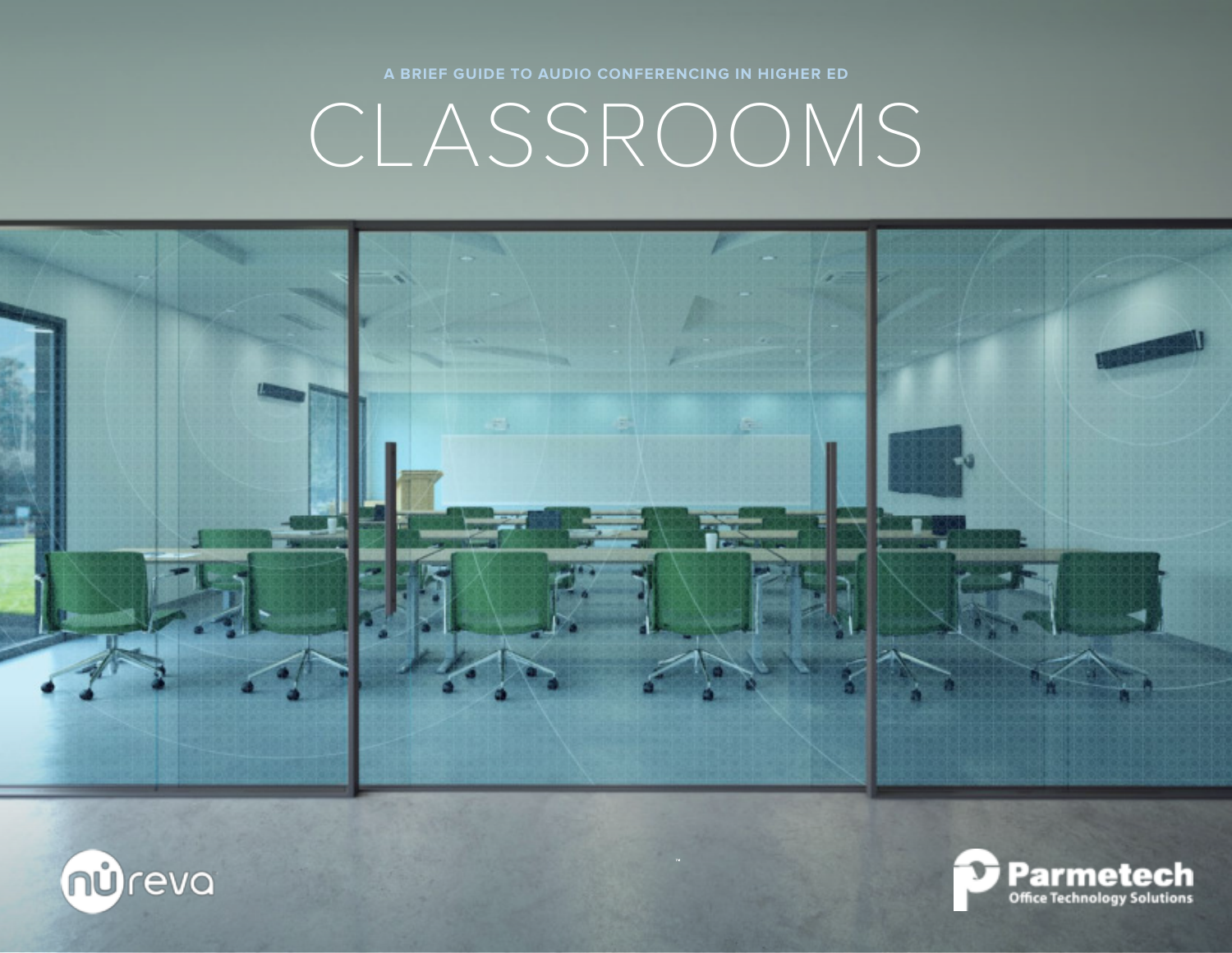### **Finding inclusive solutions for distance learning**

The increasing popularity of distance learning and the need to capture lecture audio have highlighted the demand for high-quality audio conferencing systems in educational settings. But classrooms pose a range of problems for audio conferencing systems, such as achieving full-room pickup. In modern, dynamic learning environments, remote students need to hear everyone in the classroom – the instructor and their fellow students. And not just when they're at a podium or their desks. They need to be heard wherever they move in the room – to work or present at displays or to break into groups. This guide explains how the two leading approaches to audio conferencing for classrooms – traditional multicomponent systems and virtual microphone systems – stack up when it comes to pickup and other vital factors, including aesthetics, installation, value and more.

**2**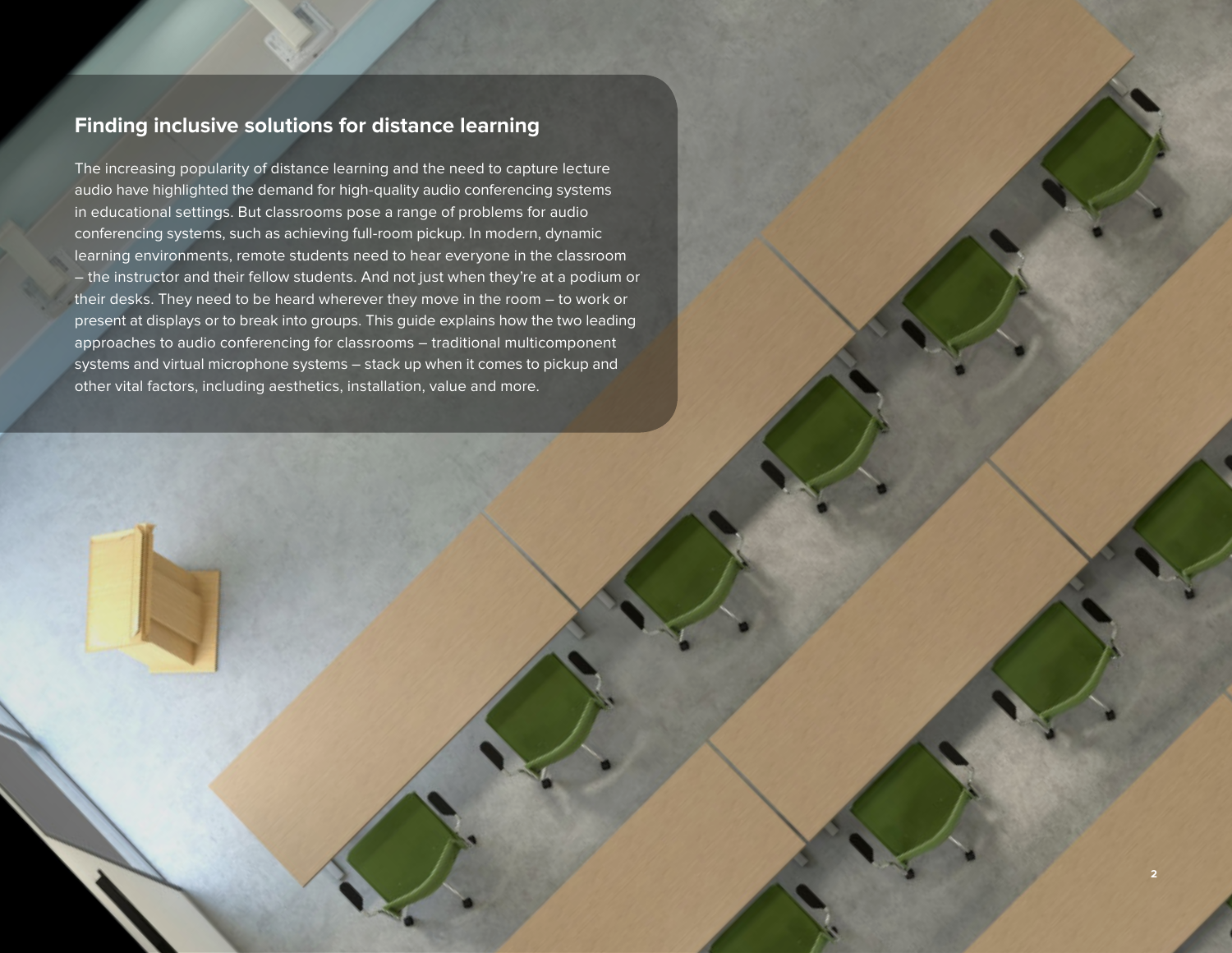### **CLASSROOMS // OPTION A**

## Multicomponent system

**May include**

Podium or lapel mic for the instructor

Distributed mics

for students

DSP

Amplifier

Mixing board

Cables

Speakers

Requires UC&C-

equipped computer

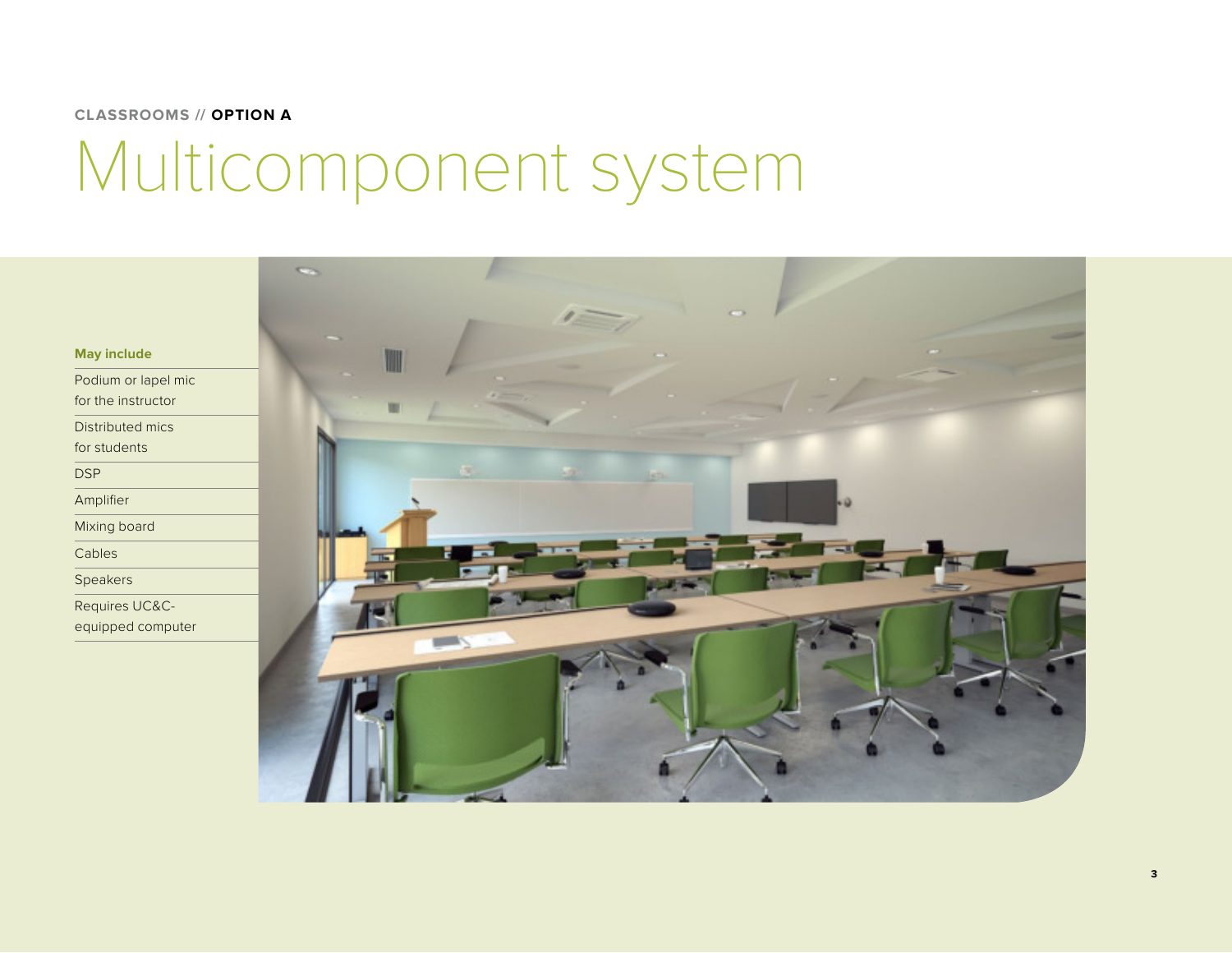#### **CLASSROOMS // OPTION A**

# Multicomponent system

The green circles show approximate voice pickup zones. It will be very difficult for remote participants to hear in-room participants moving outside the circles – to work at displays or huddle in small breakout groups.



**4**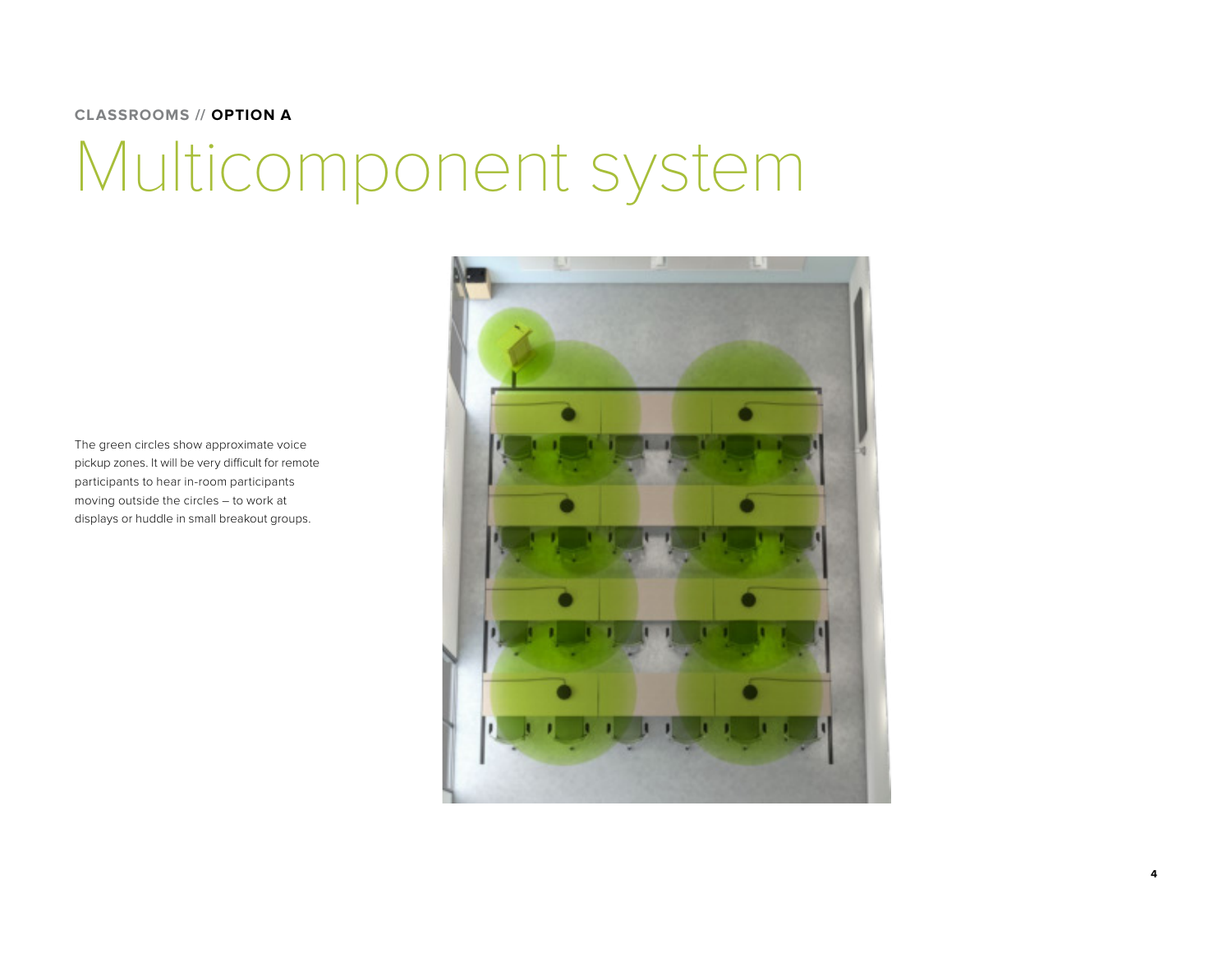#### **CLASSROOMS // OPTION A**

### Multicomponent system

This is the traditional approach to audio conferencing and lecture capture technology for classrooms. It can employ a range of microphones (including podium or lapel, tabletop, in-ceiling and mics hanging from the ceiling) connected by cables to a DSP, mixing board (some systems) and computer.

**Pickup for the instructor** The most common methods are a separate podium or lapel microphone.

**Pickup for students** A common solution is multiple desktop omnidirectional microphones. Other strategies may include one or more in-ceiling beamforming mic arrays or hanging omnidirectional mics.

**Installation** A multicomponent system can entail a range of procedures from creating pathways for cables for desktop and podium mics to installing in-ceiling mic arrays – usually requiring skilled technicians.

**Aesthetics** Desktop mics and cables can cause clutter. Installed in-ceiling systems are unobtrusive and can bring a polished premium look (with a price to match).

**Calibration and mixing** Calibration can be a challenge in a classroom. Getting the levels right so the instructor and students are balanced and can be heard by remote participants may require a technician and even real-time mixing of levels (input and output). Changing the room configuration will likely require recalibration.

**Performance** A properly calibrated and mixed system can provide professional grade performance. This can be diminished if participants talk away from their mics or move away from the prescribed pickup zones to work at displays. Accommodating more dynamic lessons (where participants move about the space and work at displays) would entail significant changes (reinstallation) to the hardware setup.

**Value** Prices for hardware and installation of traditional multicomponent systems vary widely, but they can be as high as tens of thousands of dollars. Institutions choosing this option should be sure to budget for ongoing maintenance and calibration (many providers offer service plans).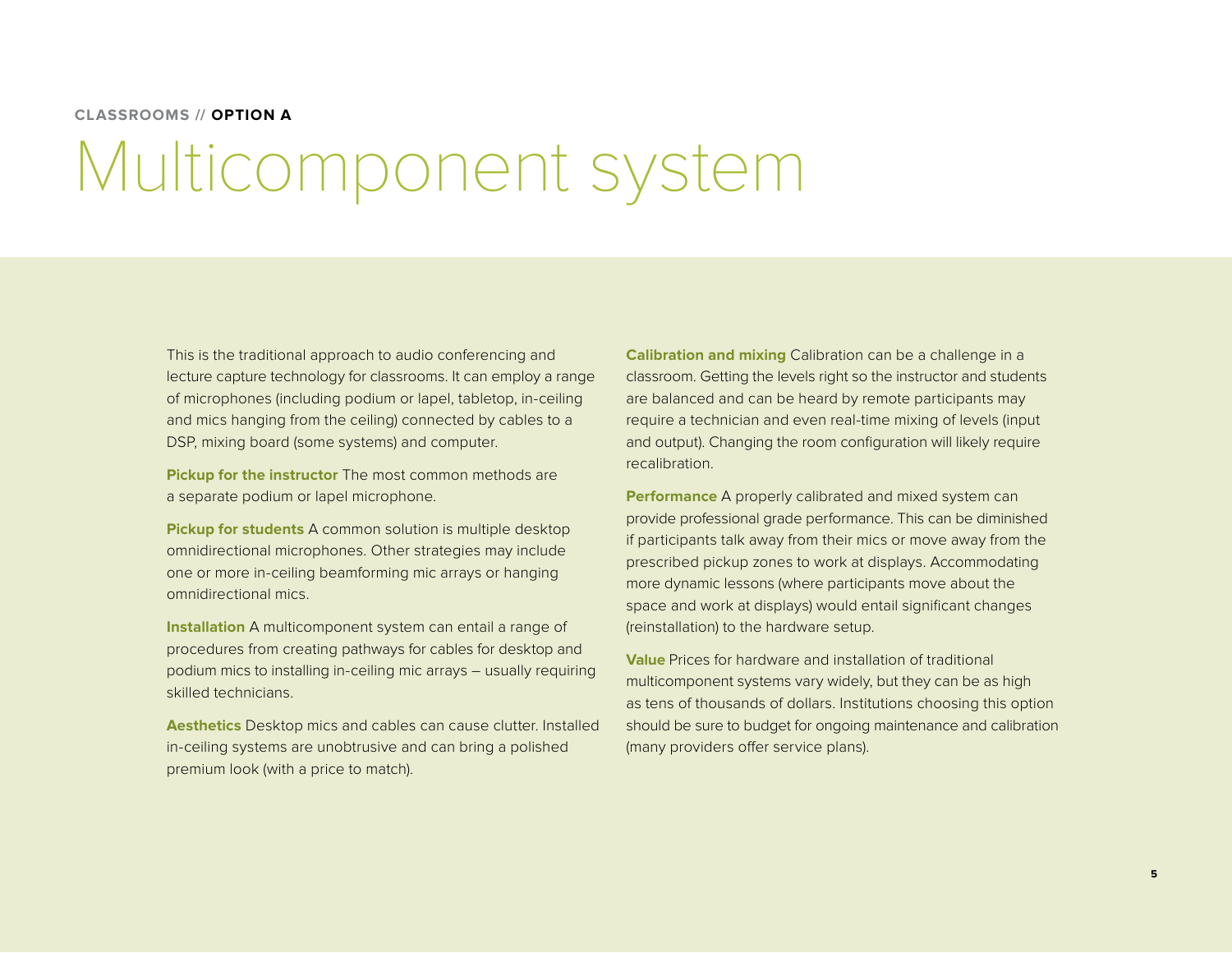#### **CLASSROOMS // OPTION B**

# Virtual microphone system

#### **Includes**

2 wall-mounted integrated microphone and speaker bars

Cables

Connect module

Requires UC&Cequipped computer

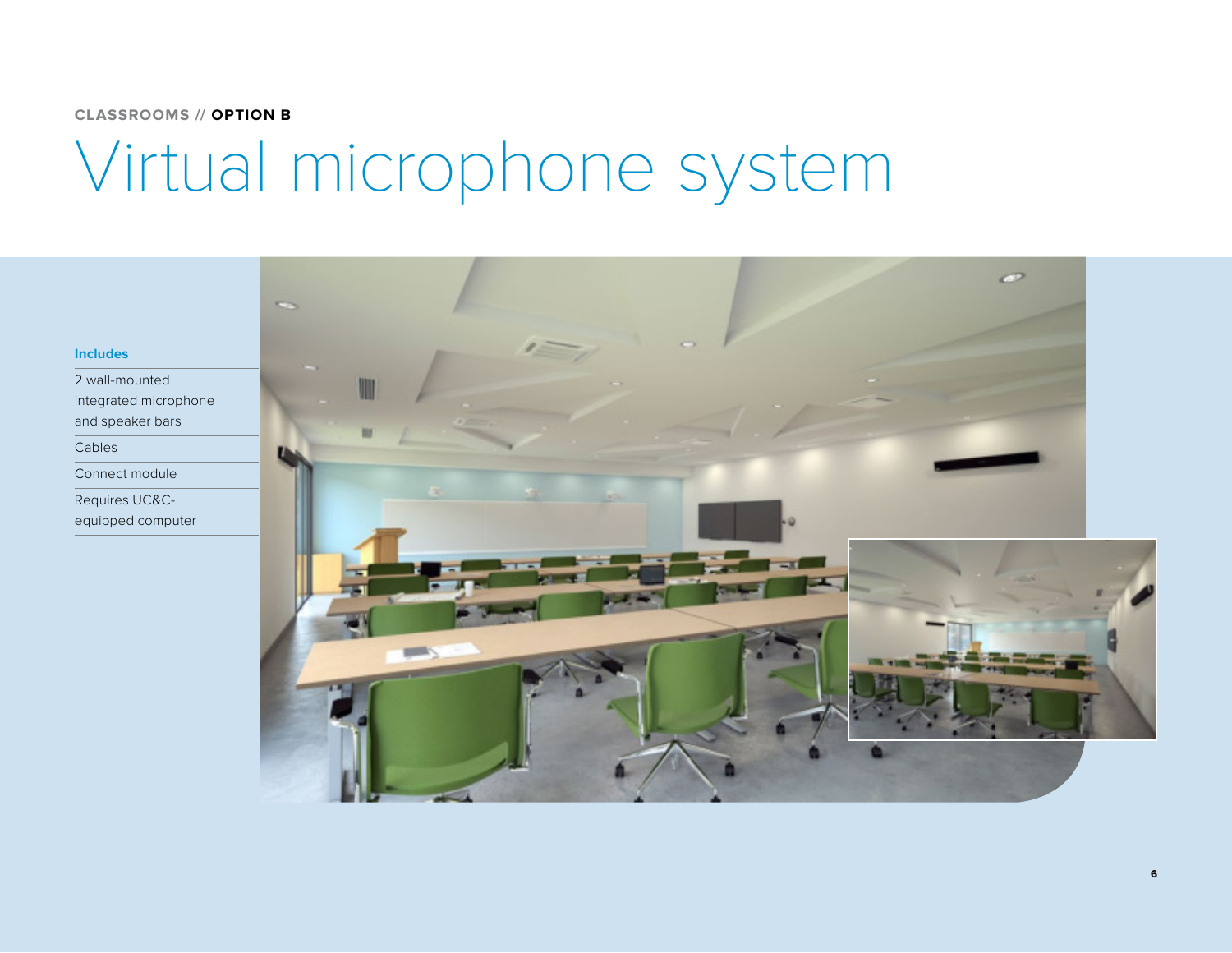#### **CLASSROOMS // OPTION B**

### Virtual microphone system

The HDL300 system employing virtual microphones provides full-room pickup. In-room participants can be heard by remote participants from anywhere in the room.

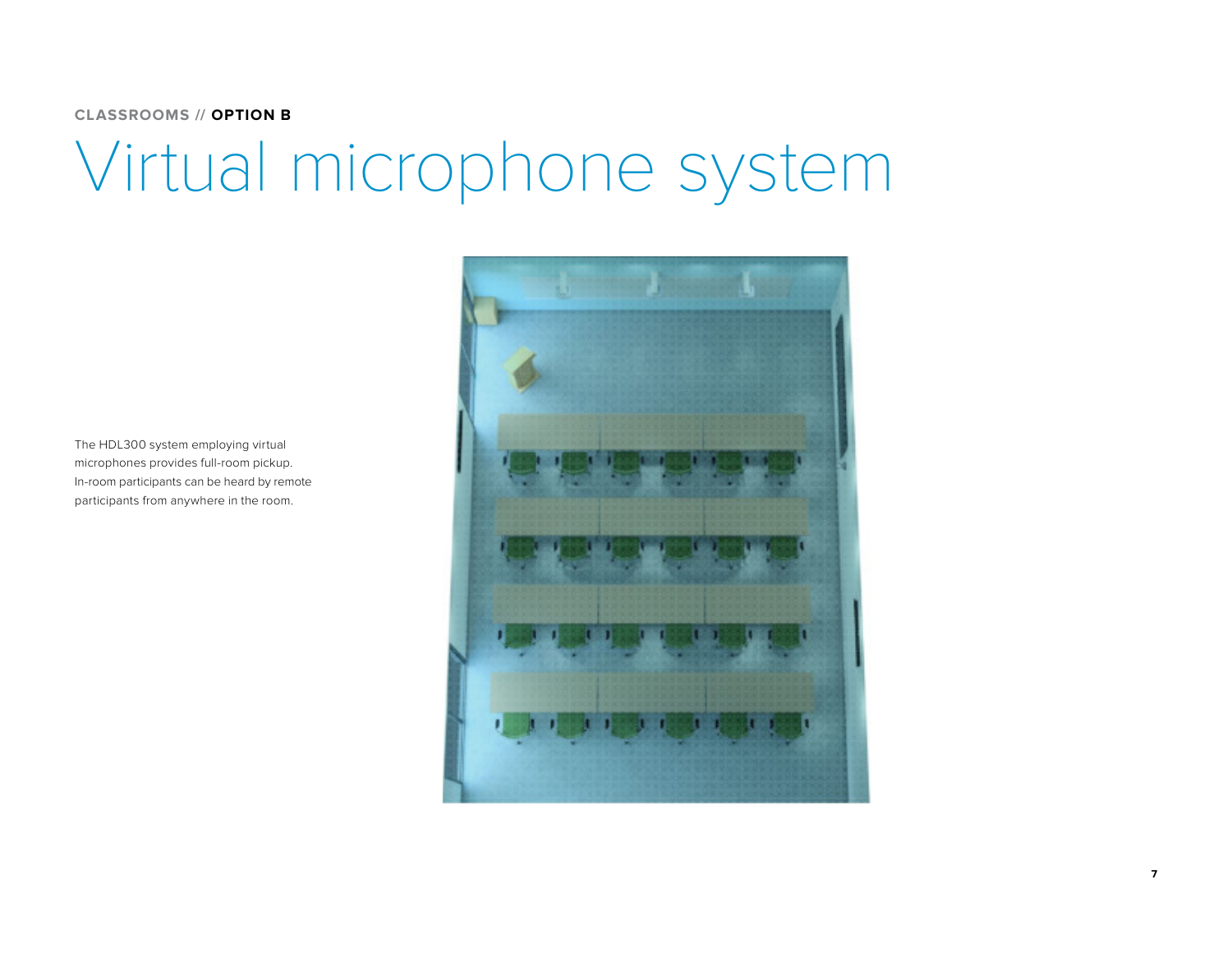#### **CLASSROOMS // OPTION B**

### Virtual microphone system

Virtual microphones are available only in the Nureva™ Dual HDL300 system. The key components of the system are two wall-mounted integrated microphone and speaker bars. The Dual HDL300 system employs an entirely new approach to classroom microphones, filling the space with 16,384 virtual microphones (8,192 per bar) that pick up participant voices no matter where they move in the room (up to  $30' \times 50'$  or  $9.14 \times 15.24$  m).

Advanced signal processing capability handling 25,000 MIPS allows the system to process sound from all of its virtual mics in real time. It focuses on the cleanest sound sources, without gating or clipping, and optimizes them for distortion-free, natural-sounding conversations.

**Pickup for instructor and students** There is no need for a dedicated microphone for the instructor. The Dual HDL300 provides true full-room pickup. The instructor and in-room students can be heard throughout the entire space.

**Installation** The two units can be installed on the wall in less than 60 minutes. No specialized technicians are required.

**Aesthetics** The two 60" x 5.9" (152.4 x 15 cm) wall-mounted units are sleek and unobtrusive. There is no need for external microphones, speakers or cabling.

**Calibration and mixing** Calibration is automatic no matter how a room is configured or where participants face or move. The system's Nureva Room Manager software allows for optional adjustment of audio levels and integration with external speakers. It also provides regular improvements to the system through automatic firmware updates.

**Performance** The Dual HDL300 provides professional grade pickup and output.

**Value** The hardware cost for the Dual HDL300 system is a fraction of that of most multicomponent systems. There are also significant savings on installation and setup as the system can be easily installed by in-house personnel, and calibration is automatic.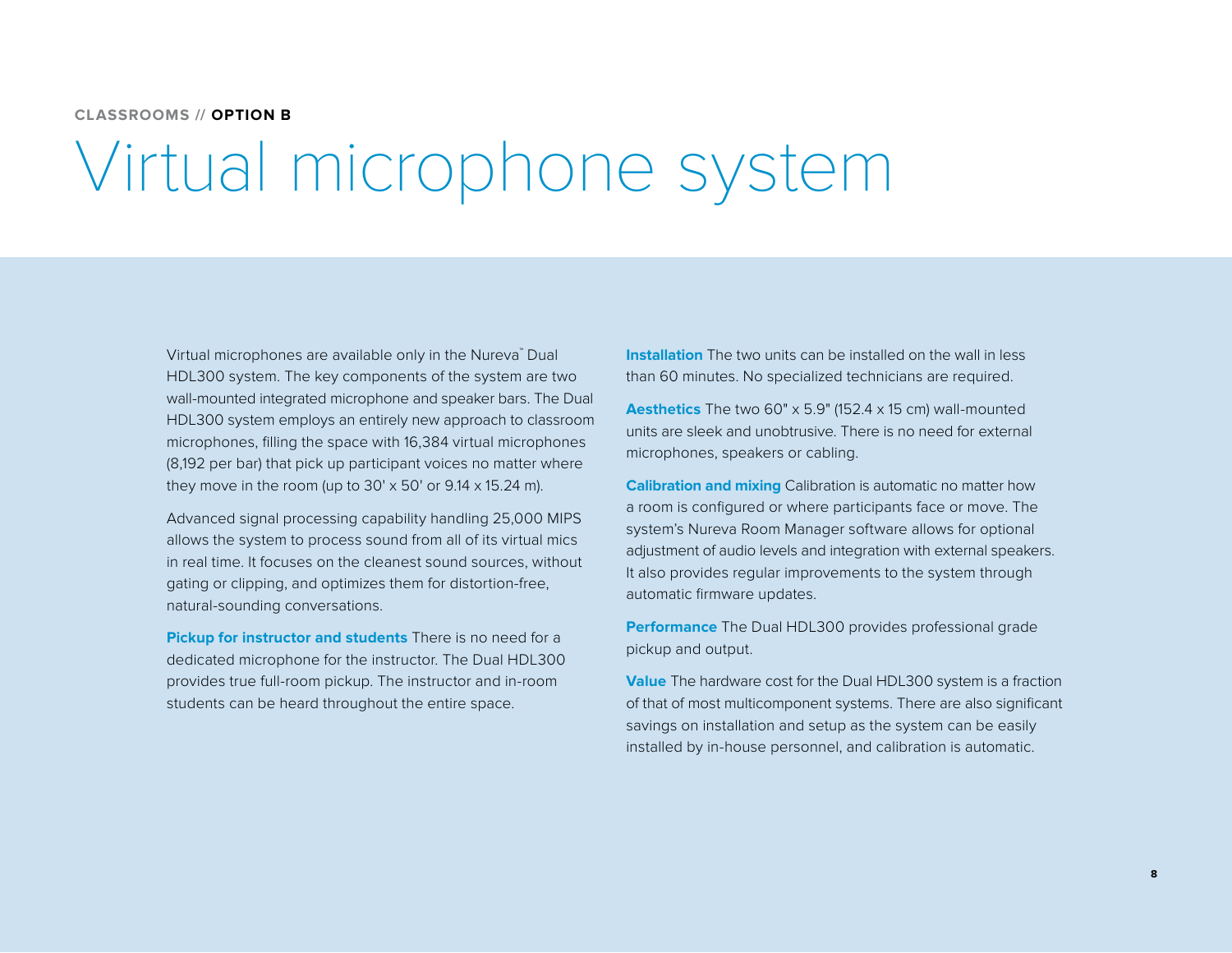**DUAL HDL300 SYSTEM // USE CASES**

### More than just classrooms

You've learned about the features and benefits of traditional multicomponent and virtual microphone systems for audio conferencing and lecture capture in classrooms, now get these additional guides to see how these technologies compare in other educational environments.